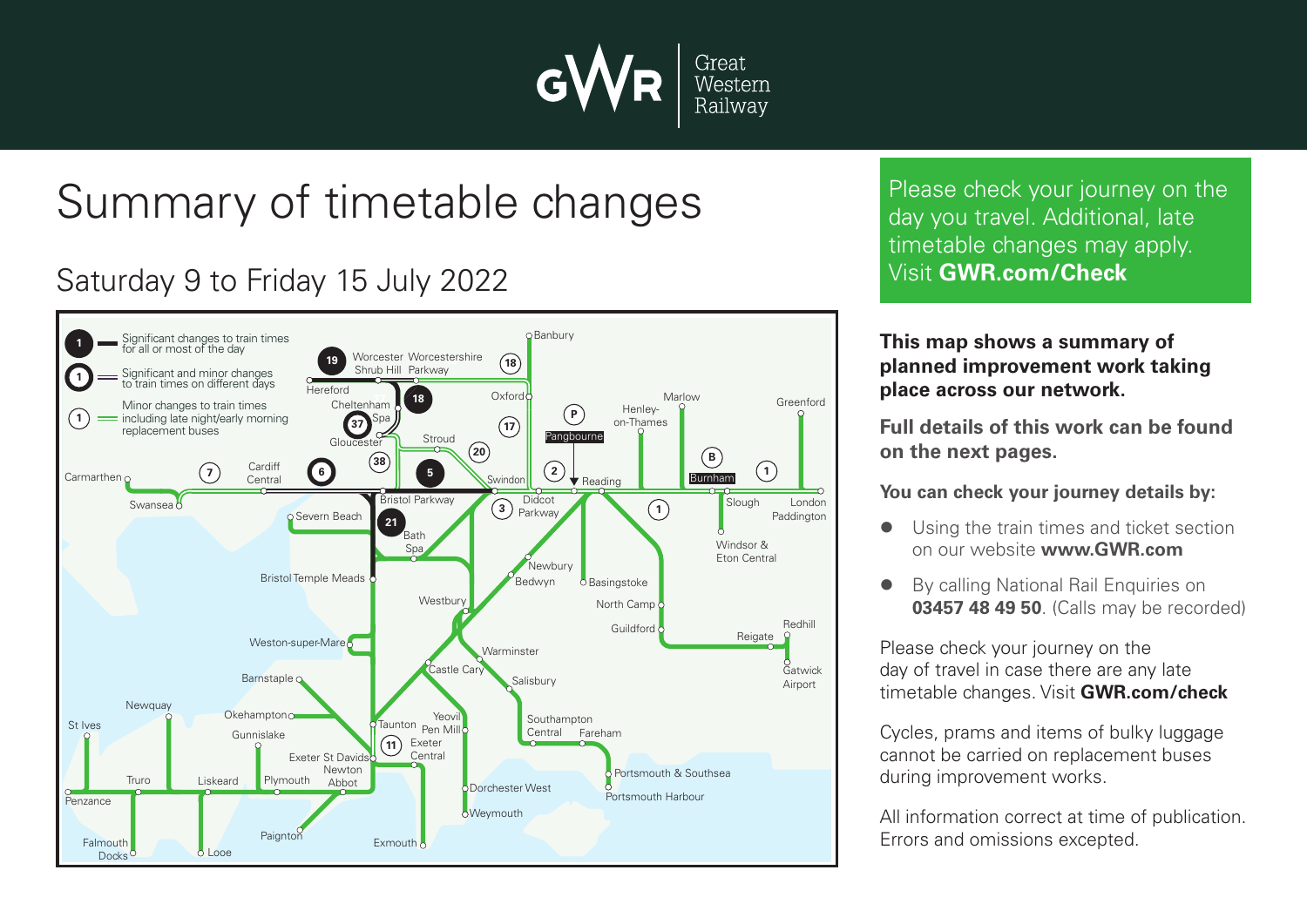### Saturday 9 to Friday 15 July 2022

| (1)(2)<br>$\bf(3)$ | All week - Most trains from London Paddington to South Wales will depart EARLIER than usual from London Paddington, Reading,<br>Didcot Parkway and Swindon (before being diverted, see next item).                                                                                                                                                                                                                                                                                                                                                                                                                                                                                                                                                                                                                                                                                                                                                                                                                                                                                    |
|--------------------|---------------------------------------------------------------------------------------------------------------------------------------------------------------------------------------------------------------------------------------------------------------------------------------------------------------------------------------------------------------------------------------------------------------------------------------------------------------------------------------------------------------------------------------------------------------------------------------------------------------------------------------------------------------------------------------------------------------------------------------------------------------------------------------------------------------------------------------------------------------------------------------------------------------------------------------------------------------------------------------------------------------------------------------------------------------------------------------|
| 56                 | All weekend - Trains between London Paddington and Cardiff Central/South Wales will be diverted via an alternative route between<br>Swindon and Newport, not calling at Bristol Parkway. A very limited direct service will run between London Paddington and<br>Bristol Parkway only; at other times, passengers should travel via Bristol Temple Meads. Buses will run between Bristol Parkway and<br>Newport. A few trains will be diverted to only run for part of their journey or will not run at all. Some late evening services between<br>Swindon and Bristol Parkway will also be replaced by buses.                                                                                                                                                                                                                                                                                                                                                                                                                                                                        |
| $\mathbf{G}(7)$    | Monday, Tuesday & Thursday - The 2248 London Paddington to Swansea will run up to 30 minutes later from Bristol Parkway to<br>Swansea.                                                                                                                                                                                                                                                                                                                                                                                                                                                                                                                                                                                                                                                                                                                                                                                                                                                                                                                                                |
| 62                 | All weekend - Trains between Cardiff Central and Portsmouth Harbour will be diverted to start from/terminate at Bristol Parkway and<br>will not serve stations in South Wales. Trains between Cardiff Central and Taunton/West of England will not run between Cardiff Central<br>and Bristol Temple Meads. Buses will run between Newport and Bristol Parkway, some serving Severn Tunnel Junction and Patchway.<br>Alternative rail services will be available between Cardiff Central and Newport. Some early morning and late evening trains to/from<br>Bristol Temple Meads will not call at Stapleton Road or Lawrence Hill or will be replaced by buses for all or part of their journey.<br>On Saturday only - Most local trains between Bristol Parkway and Bristol Temple Meads will not run and will be replaced by buses.<br>A few trains will continue to run, but will not call at Stapleton Road or Lawrence Hill. These stations will continue to be served by trains<br>to/from Avonmouth and Severn Beach. Pilning will be served by buses to/from Bristol Parkway. |
| (11)               | <b>Sunday</b> - The 2350 London Paddington to Penzance will arrive Exeter St Davids approximately 20 minutes later than usual.<br>The 2115 Penzance to London Paddington will depart Exeter St Davids slightly EARLIER than usual.                                                                                                                                                                                                                                                                                                                                                                                                                                                                                                                                                                                                                                                                                                                                                                                                                                                    |
| (17)(18)           | Monday to Thursday - The 2150 London Paddington to Worcester Shrub Hill will call additionally at Didcot Parkway and then divert to<br>run non-stop to Worcester Shrub Hill. An alternative rail connection will run from Didcot Parkway to Oxford, connecting into a bus calling<br>at stations to Worcester Shrub Hill. The 2250 London Paddington to Worcestershire Parkway will terminate at Oxford. A bus will run<br>from Oxford to Worcestershire Parkway. The 2200 Hereford to London Paddington will terminate at Worcester Shrub Hill. A non-stop<br>bus will run from Worcester Shrub Hill to Oxford, connecting with a train to London Paddington. A separate bus will run from<br>Worcester Shrub Hill to Oxford calling at intermediate stations, but there will be no onward rail connection to London Paddington.                                                                                                                                                                                                                                                     |
| <b>18 19</b>       | Sunday - All day, trains between London Paddington and Worcester/Great Malvern/Hereford will run between London Paddington and<br>Worcestershire Parkway only. Buses will run between Worcestershire Parkway and Worcester Shrub Hill/Worcester Foregate Street/<br>Great Malvern. Alternative West Midlands Railway trains will also run between Worcester, Great Malvern and Hereford. The first two<br>eastbound trains from Worcestershire Parkway will terminate at Oxford, with alternative rail connections available towards<br>London Paddington.                                                                                                                                                                                                                                                                                                                                                                                                                                                                                                                            |
| (18)               | Monday - The 0643 Worcester Shrub Hill to London Paddington will start from Oxford. Passengers should use alternative earlier or<br>later trains.                                                                                                                                                                                                                                                                                                                                                                                                                                                                                                                                                                                                                                                                                                                                                                                                                                                                                                                                     |